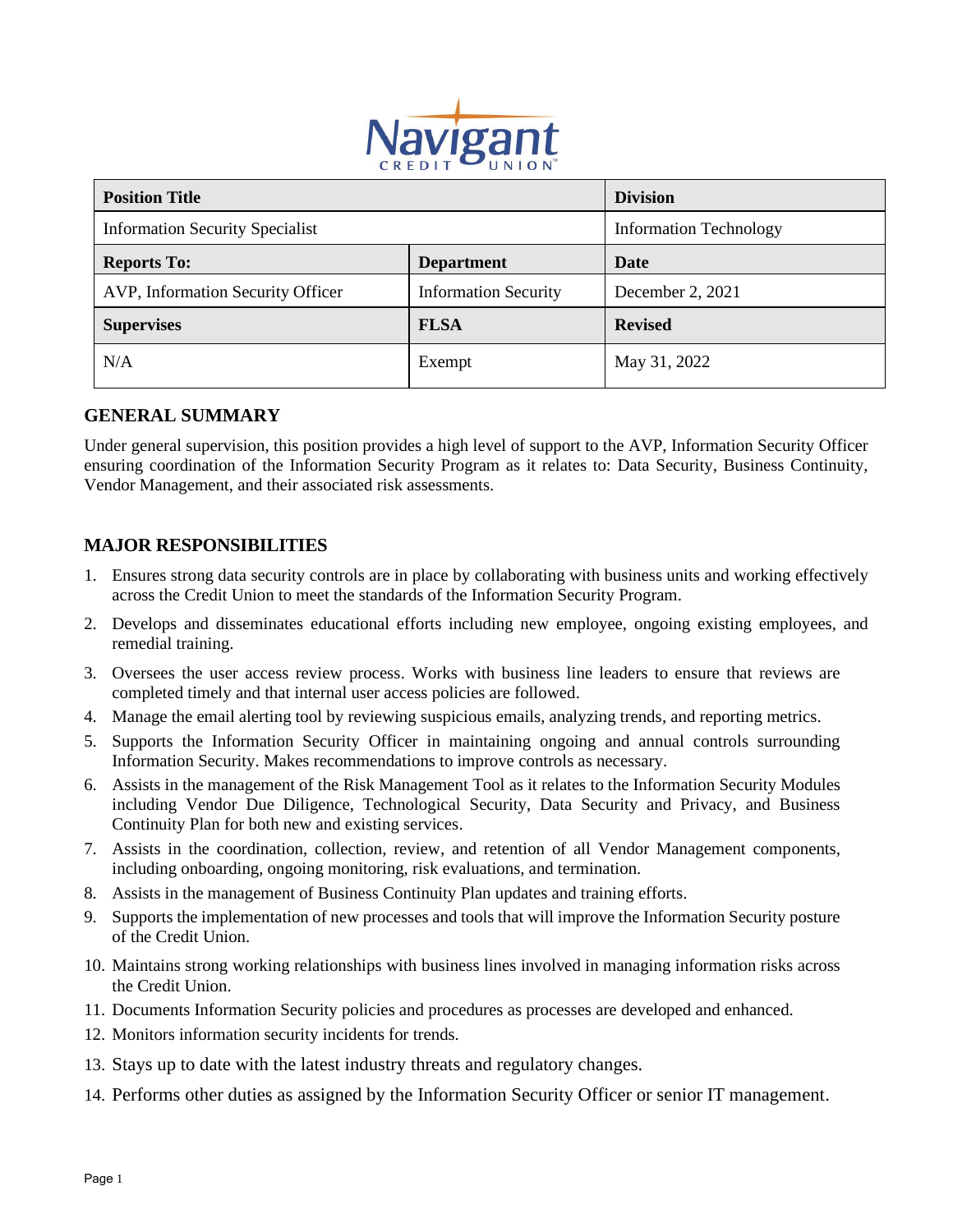# **QUALIFICATIONS:**

#### *Education*

Bachelor's degree required, with a concentration in/focus on risk, information assurance or audit preferred. Bachelor's Degree with equivalent related job experience may be considered.

#### *Experience*/*Skills/Knowledge*:

- 1. 1-3 years of experience in Information Security preferred, preferably in a credit union or financial institution.
- 2. Experience with enterprise risk management technology preferred.
- 3. Strong organizational, analytical, and problem-solving skills.
- 4. Must be a self-motivator and have a strong accountability mindset.
- 5. Understanding of regulatory requirements including GLBA and FFIEC Guidance preferred.
- 6. Knowledge of Social Engineering concepts required.
- 7. Must have strong service orientation in alignment with the Credit Union's mission and core values.
- 8. Excellent verbal, written, and interpersonal communication skills, including ability to communicate risks and concepts to business lines outside the Information Security Department.
- 9. Ability to develop and conduct presentations and training programs.
- 10. Ability to simultaneously work on several tasks with varying priorities, paying attention to source of information and deliver an effective outcome.
- 11. Ability to deal with highly confidential information with the utmost integrity.
- 12. Ability to understand business needs and commitment to deliver high quality, prompt, and efficient service to all business lines.
- 13. PC proficient, including Microsoft Office (Word, Excel, PowerPoint, Outlook) and the Internet.

### **GENERAL DESCRIPTION:**

#### *In terms of physical requirements, this position requires work best described as:*

 $\blacksquare$ Sedentary  $\square$  Light  $\square$  Medium  $\square$  Heavy  $\square$  Very Heavy

### **PHYSICAL TASKS:**

- Standing/Walking/Bending/Stooping Frequent
- Hearing Ability to receive information through oral communication (face to face and telephone). Continuous
- Talking Expressing or exchanging ideas by means of the spoken word (face to face and telephone). Continuous
- Reading Ability to receive information through fax, e-mail and text messages Continuous

### **AUDIO / VISUAL:**

- Requires vision to perform work dealing with data and figures and computer screens. Continuous
- Requires ability to prepare and execute presentations, training programs and seminars. Frequent

## **PSYCHOLOGICAL/MENTAL DEMANDS:**

- Responds positively and productively to stressful (internal and external) member situations Continuous
- Assists others to work harmoniously and effectively as part of a work team. Continuous